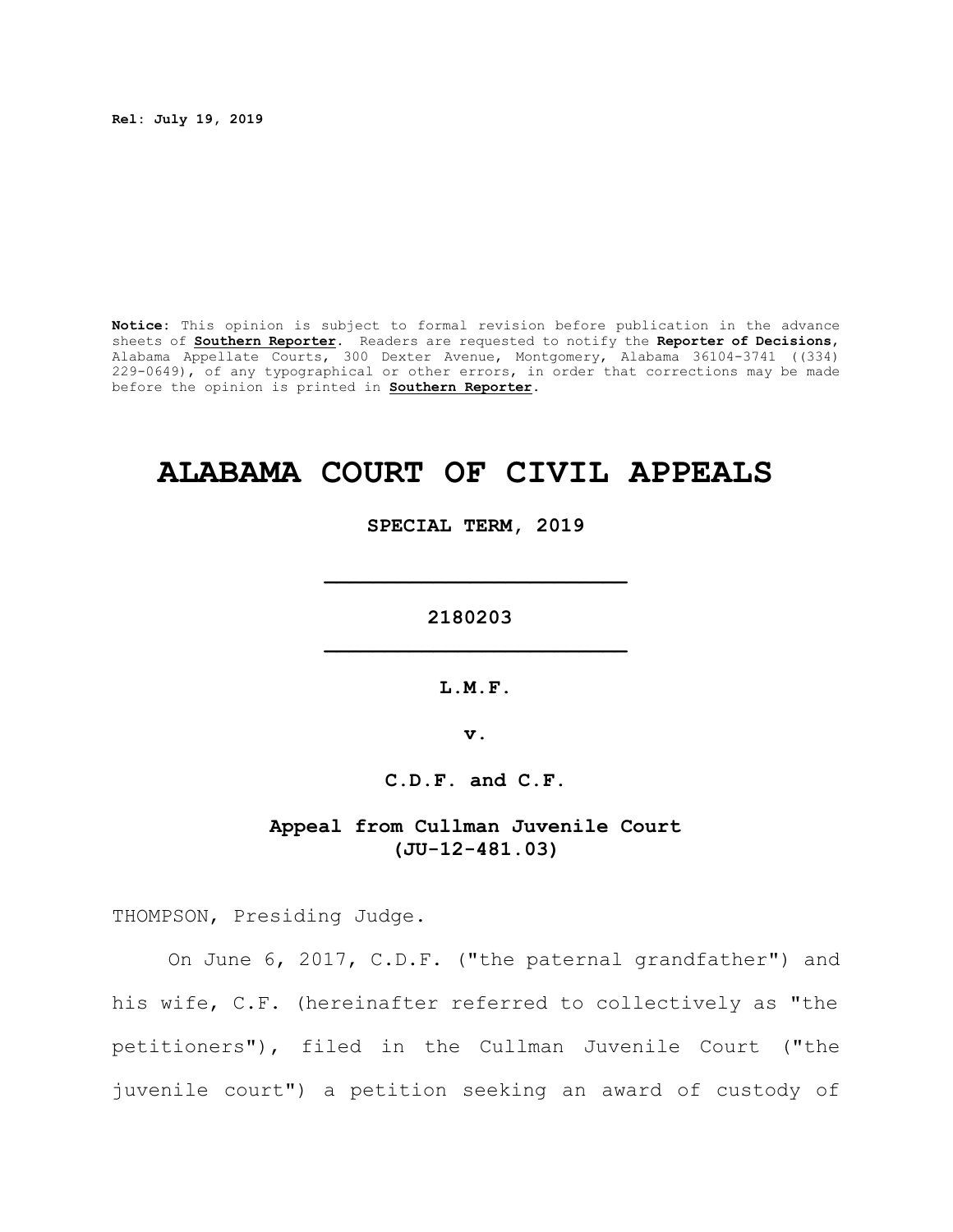B.N.F. ("the child"). The record demonstrates that the child's parents are unable to care for the child. A June 16, 2014, judgment of the juvenile court awarded custody of the child to L.M.F. ("the paternal grandmother"). That June 16, 2014, judgment specified that it was based upon an agreement of the parties to that action, i.e., the paternal grandmother and the child's parents. The action from which the June 16, 2014, judgment resulted was assigned case number JU-12-481.01.

In 2016, the Cullman County Department of Human Resources ("DHR") initiated a dependency action, which was assigned case number JU-12-481.02. As a part of that action, the child was removed from the paternal grandmother's home based on allegations that the paternal grandmother was using illegal drugs. The record indicates that the child was placed in the home of the petitioners.

On June 6, 2017, the petitioners, proceeding pro se, filed the petition that initiated the current action, case number JU-12-481.03. The petitioners alleged that the paternal grandmother had used illegal drugs and that, as a result, the child had been placed in their home by DHR and had remained there since November 2016. On June 15, 2017, the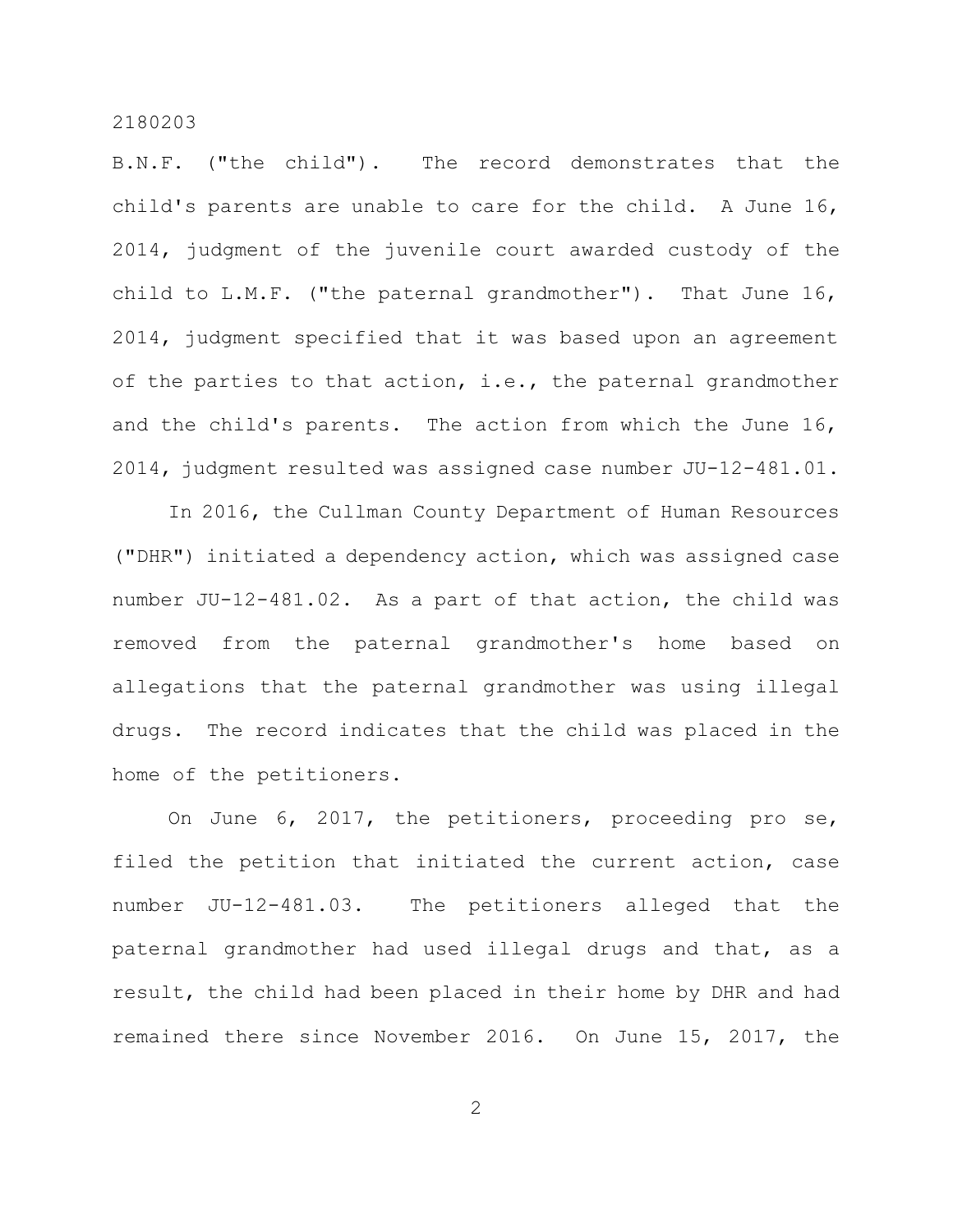juvenile court entered a pendente lite order in this action specifying that the petitioners and the paternal grandmother would share joint physical custody of the child, alternating weekly, pending a final hearing on the petition. On July 26, 2017, the paternal grandmother, who was also proceeding pro se, moved to dismiss the petitioners' action. She later filed a motion seeking an immediate return of custody of the child to her, and she also amended her motion to dismiss.

On August 9, 2018, the juvenile court entered a judgment in case number JU-12-481.02 dismissing that dependency action and relieving DHR from providing further services to the family.

On September 27, 2018, the juvenile court entered an order in this action denying the paternal grandmother's motion to dismiss the petitioners' claims. The juvenile court conducted a hearing in this action on November 14, 2018.

On November 15, 2018, the juvenile court entered a judgment in which it modified the June 16, 2014, custody determination; it awarded custody of the child to the petitioners and awarded the paternal grandmother visitation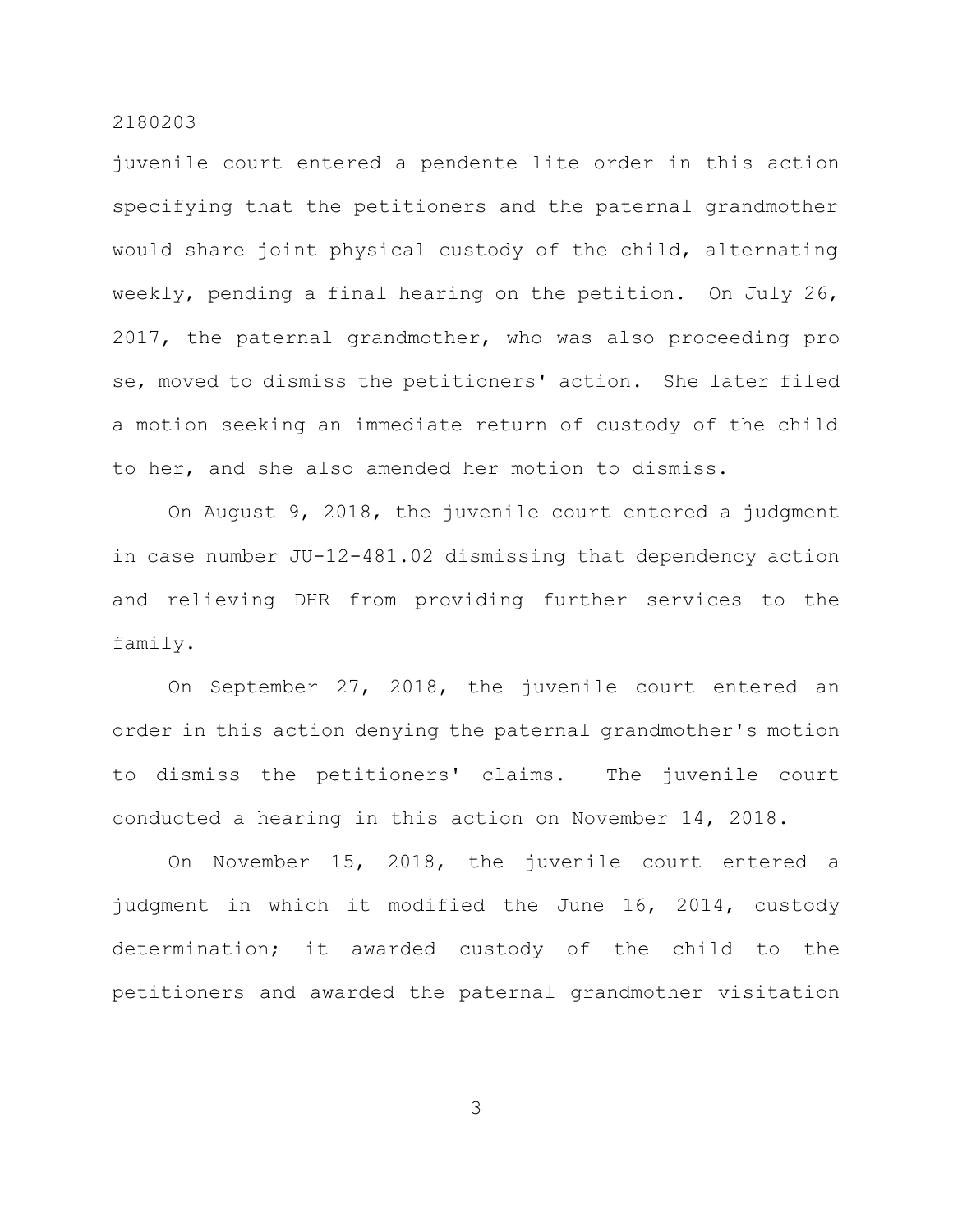with the child. The paternal grandmother, proceeding pro se, timely appealed.

The grandmother argues that the petitioners sought to modify the final custody judgment that had awarded her custody of the child. In an action seeking to modify a final custody award entered in a dependency action, a party must meet the evidentiary standard set forth in Ex parte McLendon, 455 So. 2d 863 (Ala. 1984). In this case, the petitioners' June 6, 2017, petition contained allegations apparently similar to those contained in DHR's 2016 petition. However, the juvenile court dismissed DHR's dependency action. After DHR's dependency action was dismissed, the juvenile court scheduled a hearing on "the grandparents' petitions for custody." In its November 15, 2018, judgment, the juvenile court stated that the matter was before it on the petitioners' "petition for custody." The juvenile court made findings that both the paternal grandmother's and the paternal grandfather's substance-abuse issues were in the past. However, the juvenile court did not mentioned the McLendon standard or any other standard in its November 15, 2018, judgment. Given the foregoing, we conclude that the paternal grandmother is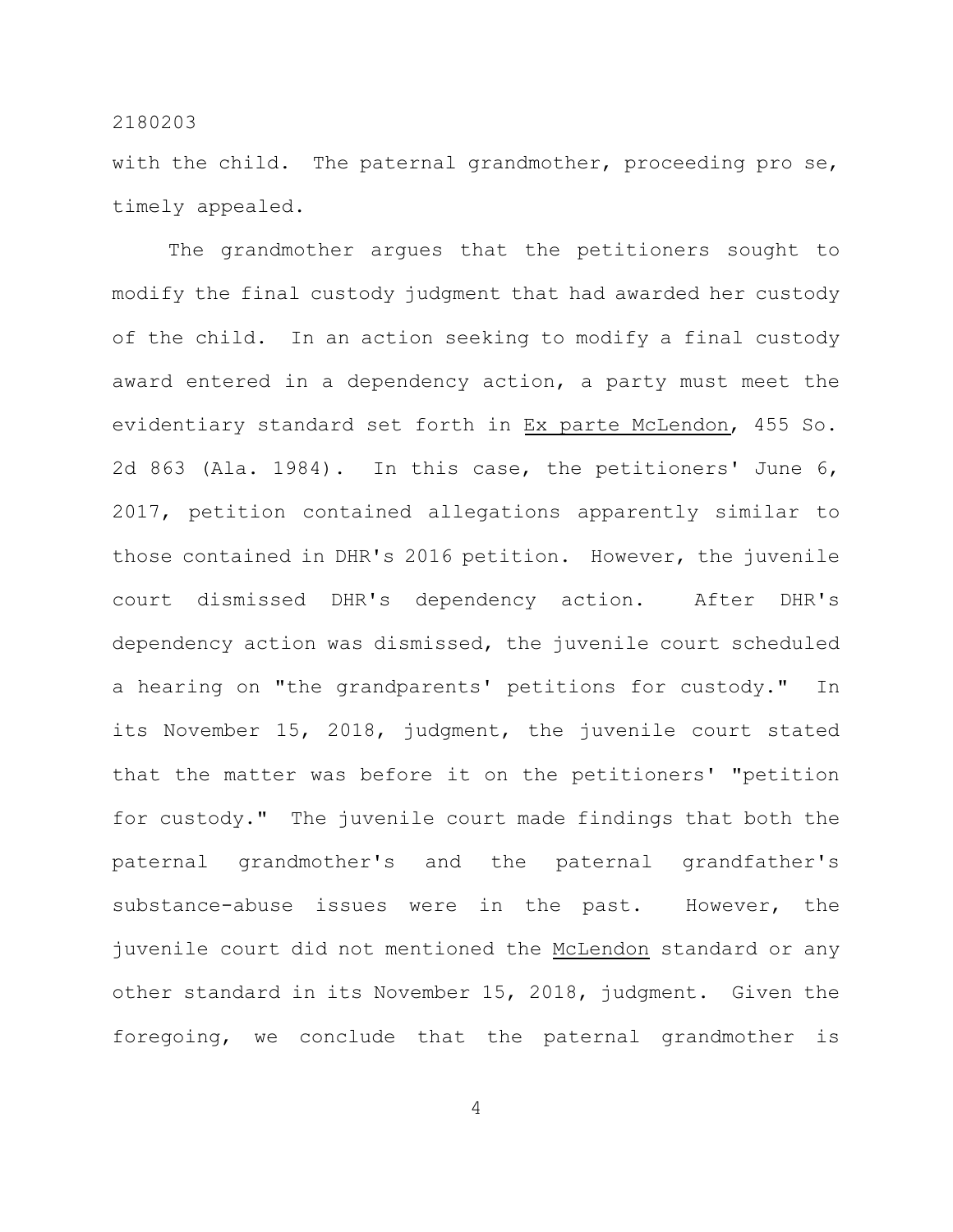correct that this matter was in the nature of a custody dispute and was not a dependency action. See J.A.P. v. M.M., 872 So. 2d 861, 866 (Ala. Civ. App. 2003) (action was in the nature of a custody dispute rather than a dependency action).

The paternal grandmother argues on appeal that the juvenile court erred in conducting the hearing without first swearing in the parties and in entering the judgment without any evidentiary support. In her appellate brief, the paternal grandmother cites L.W. v. Cullman County Department of Human Resources, 181 So. 3d 1070 (Ala. Civ. App. 2015). In that case, L.W., the mother, argued that the juvenile court had erred in entering a judgment awarding custody of her minor child to a third party. The mother argued that she had not received notice of the proceedings and that the juvenile court had not received any evidence at the hearing conducted before it entered its judgment. The appellee in that case, the Cullman County DHR, conceded that "the judgment was entered in a manner inconsistent with the mother's due-process rights." L.W. v. Cullman Cty. Dep't of Human Res., 181 So. 3d at 1071. Accordingly, this court reversed the judgment and remanded the cause to the juvenile court. L.W. v. Cullman Cty. Dep't of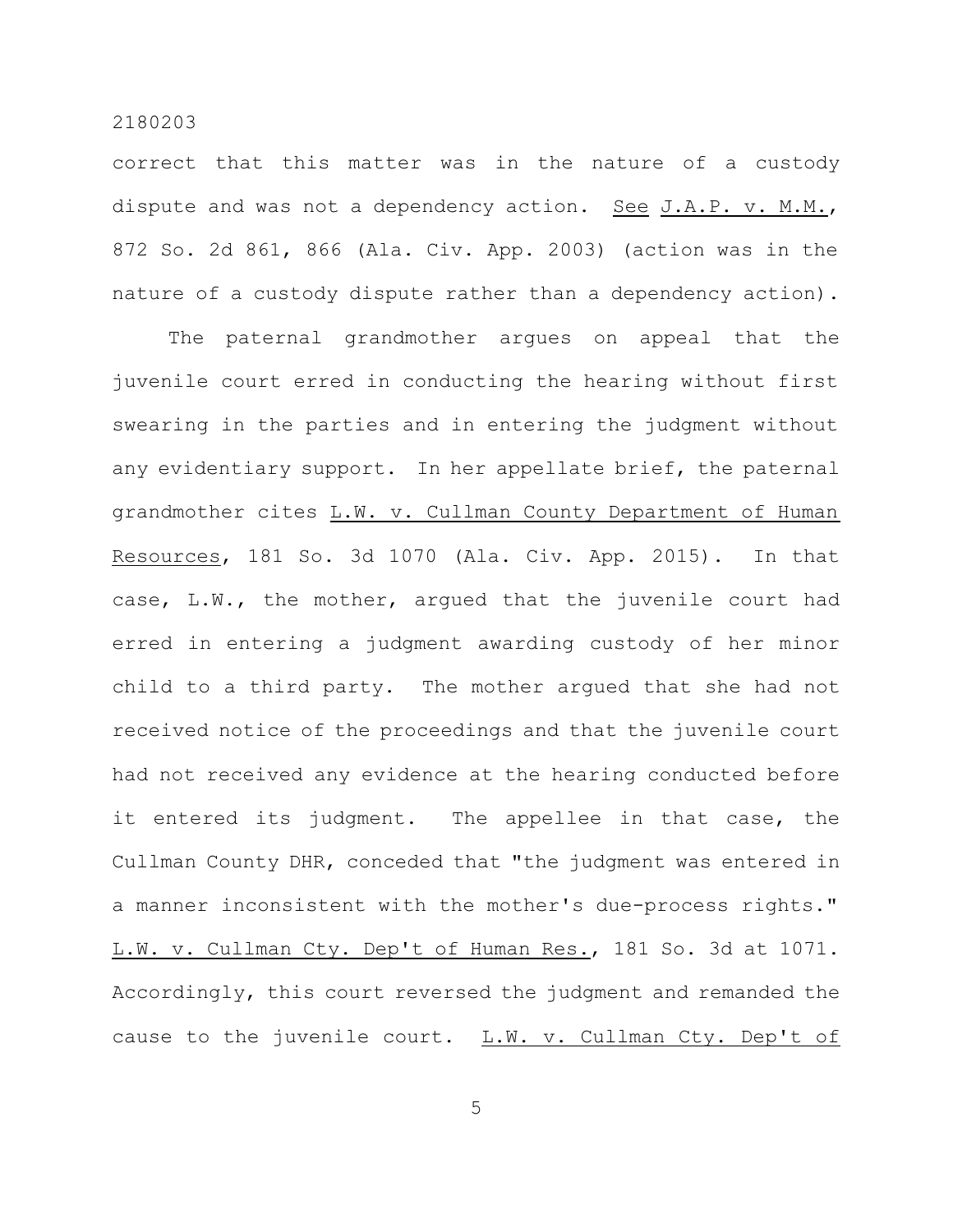Human Res., supra. Given the foregoing, the paternal grandmother's arguments on appeal are sufficient to raise a due-process argument.

In this case, only the parties, the guardian ad litem, and the attorney appointed in DHR's dependency action to represent the father were present at the November 14, 2018, hearing. The father's attorney, who appeared without his client, made a representation regarding the father's whereabouts at the time of the hearing and was excused from the proceeding. The guardian ad litem arguably made a few representations, or at least summaries of the parties' positions, to the juvenile court. "The unsworn statements, factual assertions, and arguments of counsel are not evidence." Ex parte Russell, 911 So. 2d 719, 725 (Ala. Civ. App. 2005). Thus, any arguments or representations made by the father's attorney or by the guardian ad litem before the juvenile court did not constitute evidence. Ex parte Russell, supra; Ex parte Dean, 137 So. 3d 341, 347-48 (Ala. Civ. App. 2013).

The parties themselves appeared before the juvenile court pro se. They were not sworn in to testify. The paternal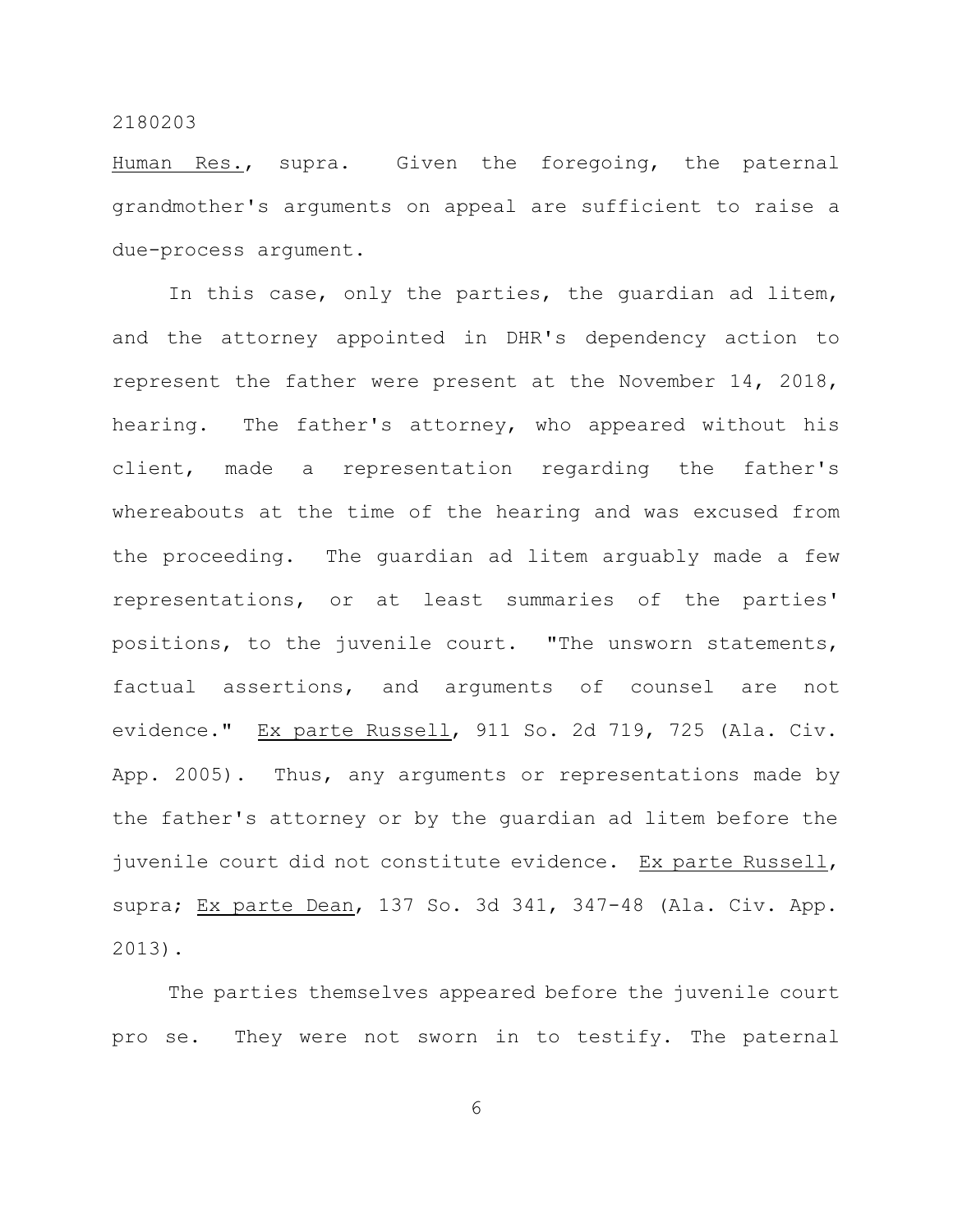grandmother characterizes the hearing as a discussion before the juvenile court that was composed of "just general comments" by the parties. The record supports that characterization of the hearing.

The hearing began as an unsuccessful effort by the juvenile court to encourage the parties to reach an agreement concerning custody of the child, and those efforts continued well into the hearing. Also, throughout most of the hearing, the guardian ad litem encouraged the parties to reach an agreement as well, and he attempted to facilitate their settling the dispute.

Although the efforts of the juvenile court and the guardian ad litem might have been well-intentioned, it was not the role of the juvenile court or the guardian ad litem to mediate a settlement between the parties in lieu of the scheduled evidentiary hearing; it does not appear that the parties agreed to such an arrangement.

Other than the attempts to have the parties reach a settlement, much of the remainder of the hearing involved the juvenile court's and the parties' discussion of the parents' circumstances, both past and present, and their mutual hopes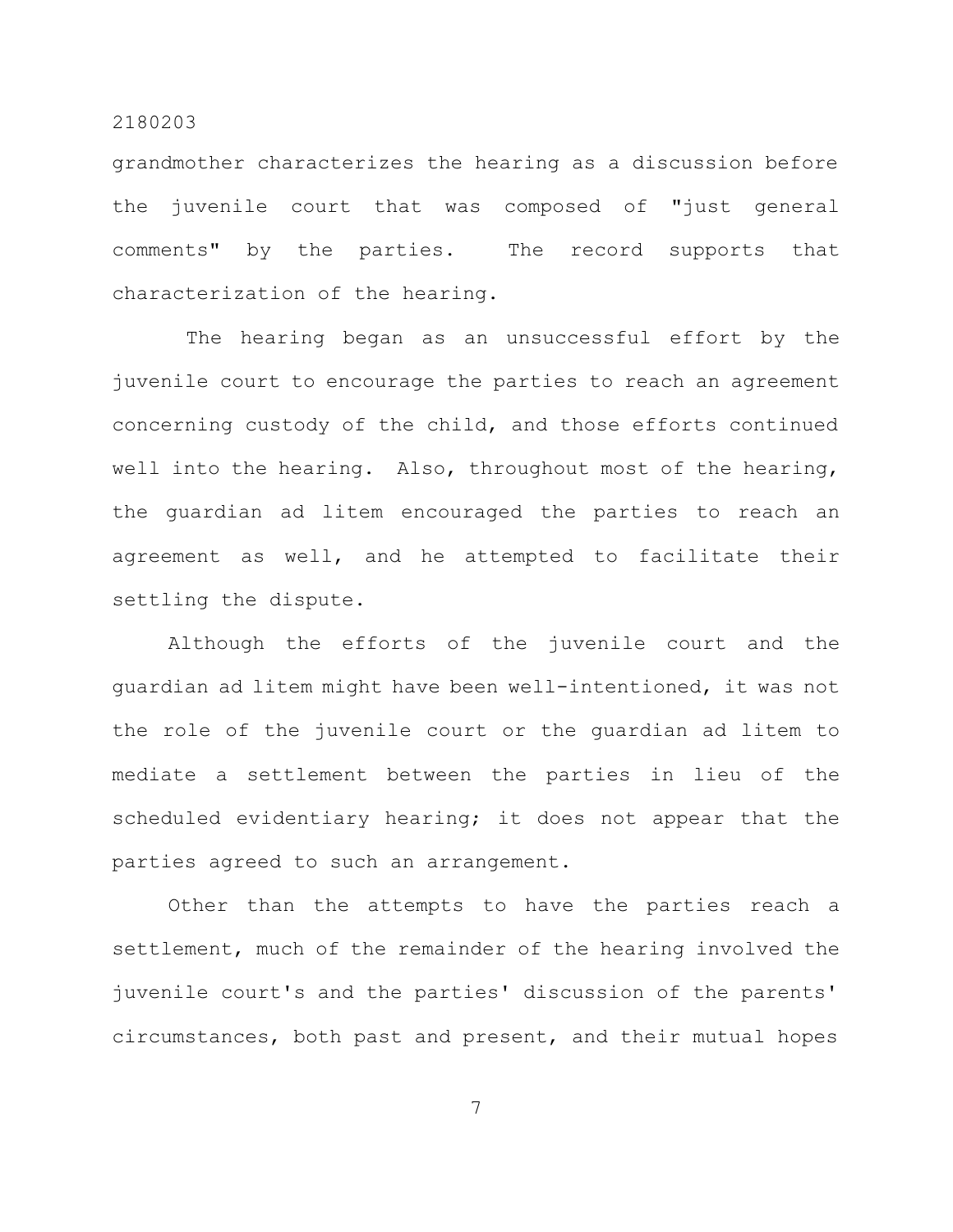that the parents could adjust their circumstances to properly meet the needs of the child. During the hearing, the parties also talked about their concerns about the difficulties of managing the holidays when sharing custody of a young child. The juvenile court then discussed with the parties a number of local holiday events that children would enjoy. Throughout the hearing, the parties and the juvenile court consistently spoke over each other and interrupted each other. The juvenile court also made reference to having governed these parties' disputes, or the actions involving DHR, for a number of years, to being familiar with past reports from DHR and a court-appointed special advocate, and to having spoken in chambers with the quardian ad litem before the hearing.<sup>1</sup>

<sup>&</sup>lt;sup>1</sup>This was not the only reference made during the hearing to an ex parte communication between the juvenile court and the guardian ad litem. Although the paternal grandmother has not raised an argument pertaining to what appear to be ex parte communications between the juvenile court and the guardian ad litem, we note those ex parte communications as a further indication of the irregularities in the hearing and the lack of evidence upon which the judgment was based. See, e.g., Ex parte R.D.N., 918 So. 2d 100, 105 (Ala. 2005) ("[I]n these circumstances, the trial court's ex parte communications with the guardian ad litem and its reliance upon her recommendation, given to the court as part of an ex parte communication, violated the fundamental right of the father to procedural due process under the Alabama and United States Constitutions.").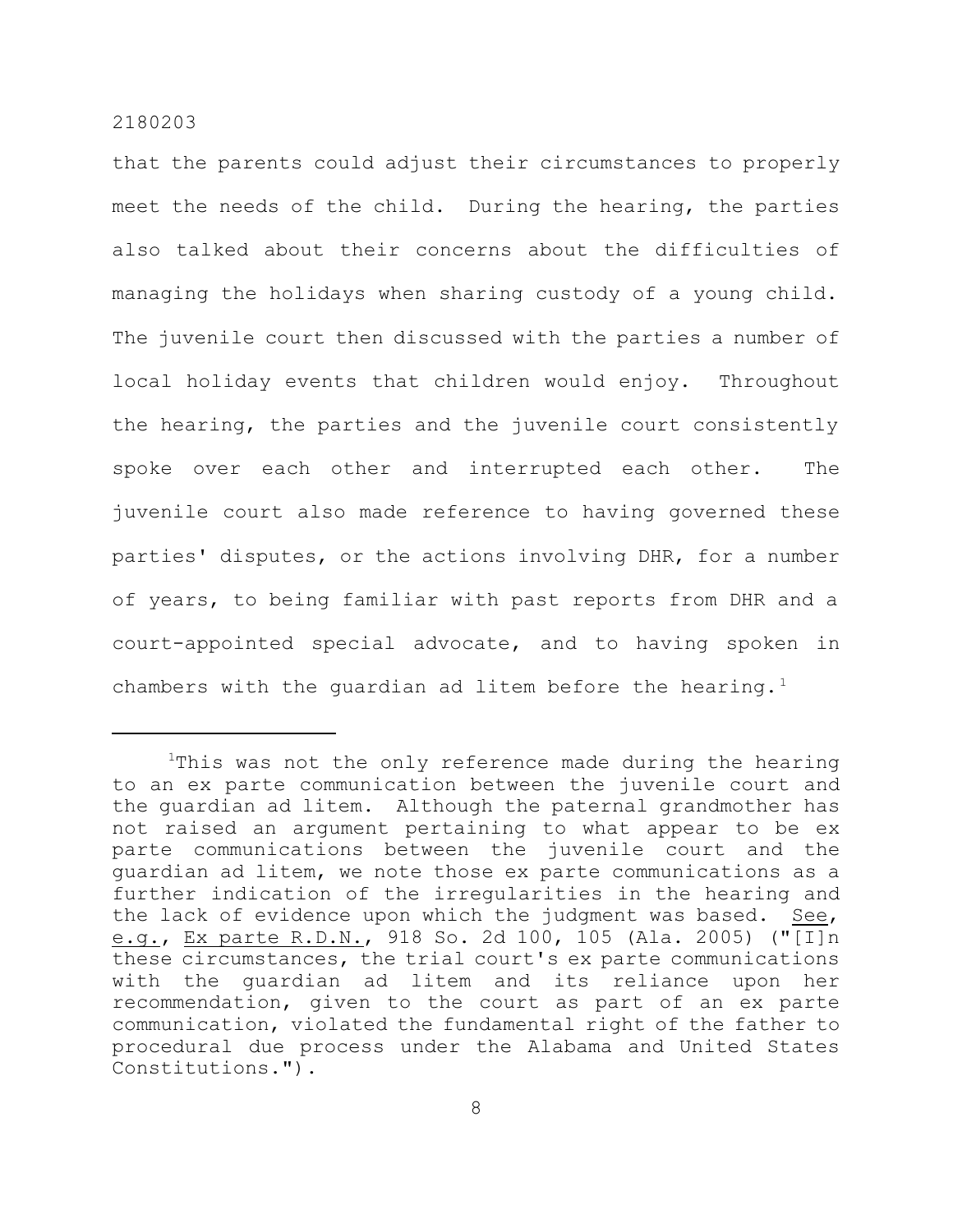In this case, although the parties received notice that the case was "set for a trial on the grandparents' petitions for custody on November 14, 2018," the juvenile court conducted the hearing more in the nature of a discussion. The parties were all pro se, and none were sworn in. Thus, there is no consequence, in the form of being subject to an allegation of perjury, for any false or misleading statements the parties might have made before the juvenile court. See Ex parte Williams, 268 Ala. 535, 539, 108 So. 2d 454, 459 (1958) (If "the statement is not under oath the maker of it does not make himself liable to the penalties for perjury if the statement be untrue.").

"The taking of some kind of an oath has always been prerequisite to the consideration of any testimony offered in a court of justice. That rule is recognized in this state by Code 1923, § 76549 [now codified at  $$$  12-21-135, Ala. Code 1975], which provides: 'All testimony, except as otherwise directed, must be given in open court on the oath or affirmation of the witness.' 'The casuistical position that an oath does not increase the obligation to speak the truth is not a maxim of the common law.' Jones on Ev. par. 2089. The oft-repeated expression: 'I was talking then, but swearing now,' is familiar to all lawyers, and has been frequently alluded to in the law books and in literature, since as a result of teaching such a philosophy Socrates was caused to drink the hemlock for having taught such a doctrine to the youth of Athens. For the reason that such a doctrine has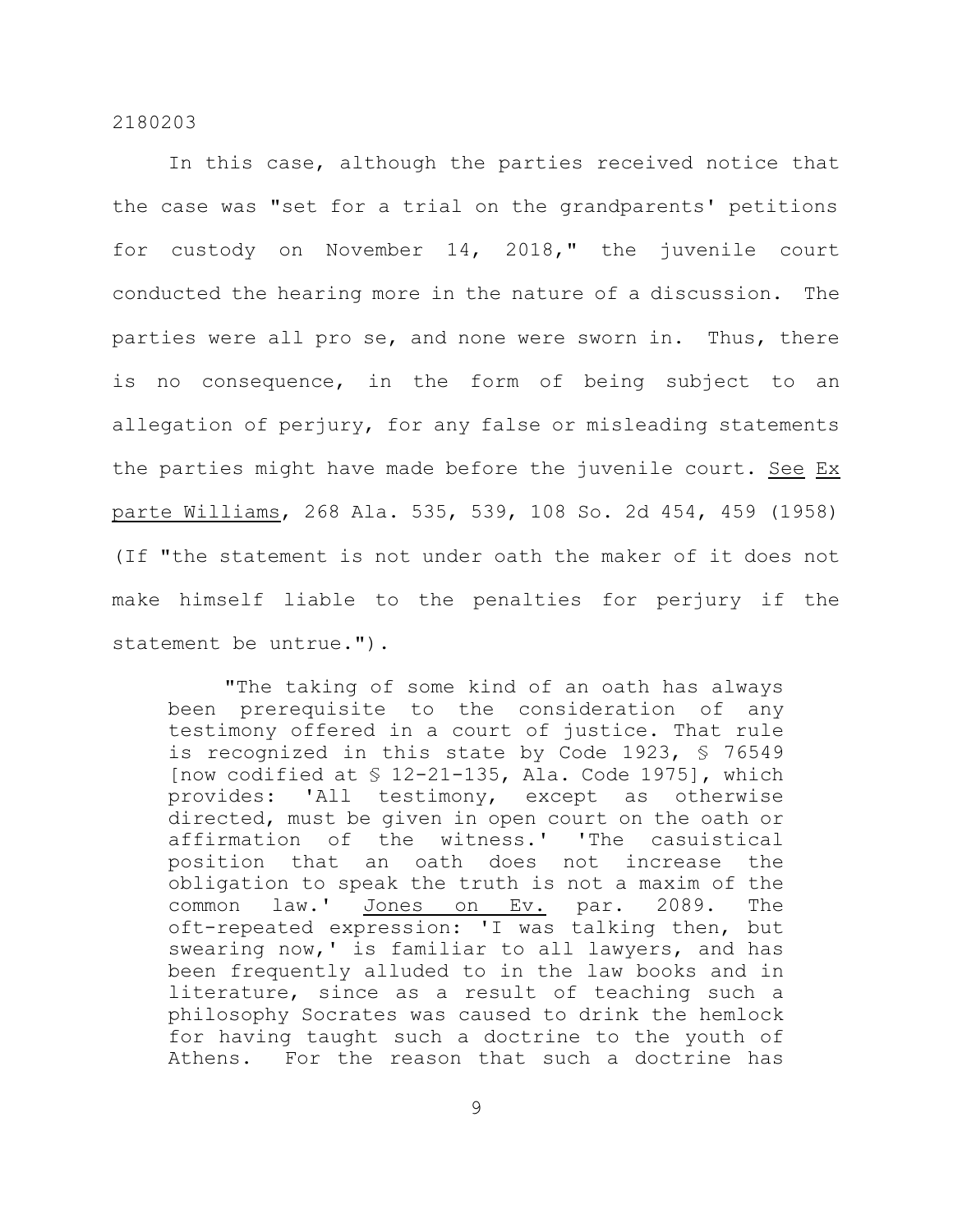always more or less permeated the human mind, a man of the most exalted virtue, though judges and jurors might place the utmost confidence in his declarations, cannot be heard in a court of justice without an oath. Atwood v. Welton, 7 Conn. 66 [(1828)]."

Murphy v. State, 25 Ala. App. 237, 239, 144 So. 114, 116 (1932).

Equally important, the parties were given no opportunity to subject each other to cross-examination. See Kellum v. Jones, 591 So. 2d 891, 893 (Ala. Civ. App. 1991) ("The father had his day in open court. He was informed of the claim against him. He had opportunity to present evidence in defense and to cross-examine witnesses against him. He was represented by competent counsel. All of these rights being present, we fail to find a denial of due process."); B.D.S. v. Calhoun Cty. Dep't of Human Res., 881 So. 2d 1042, 1056 (Ala. Civ. App. 2003) (the mother was not denied due process when she had the opportunity to cross-examine witnesses).

The parties were entitled to a properly conducted evidentiary hearing rather than a mere discussion occurring after the juvenile court's and the guardian ad litem's efforts at settlement were unsuccessful.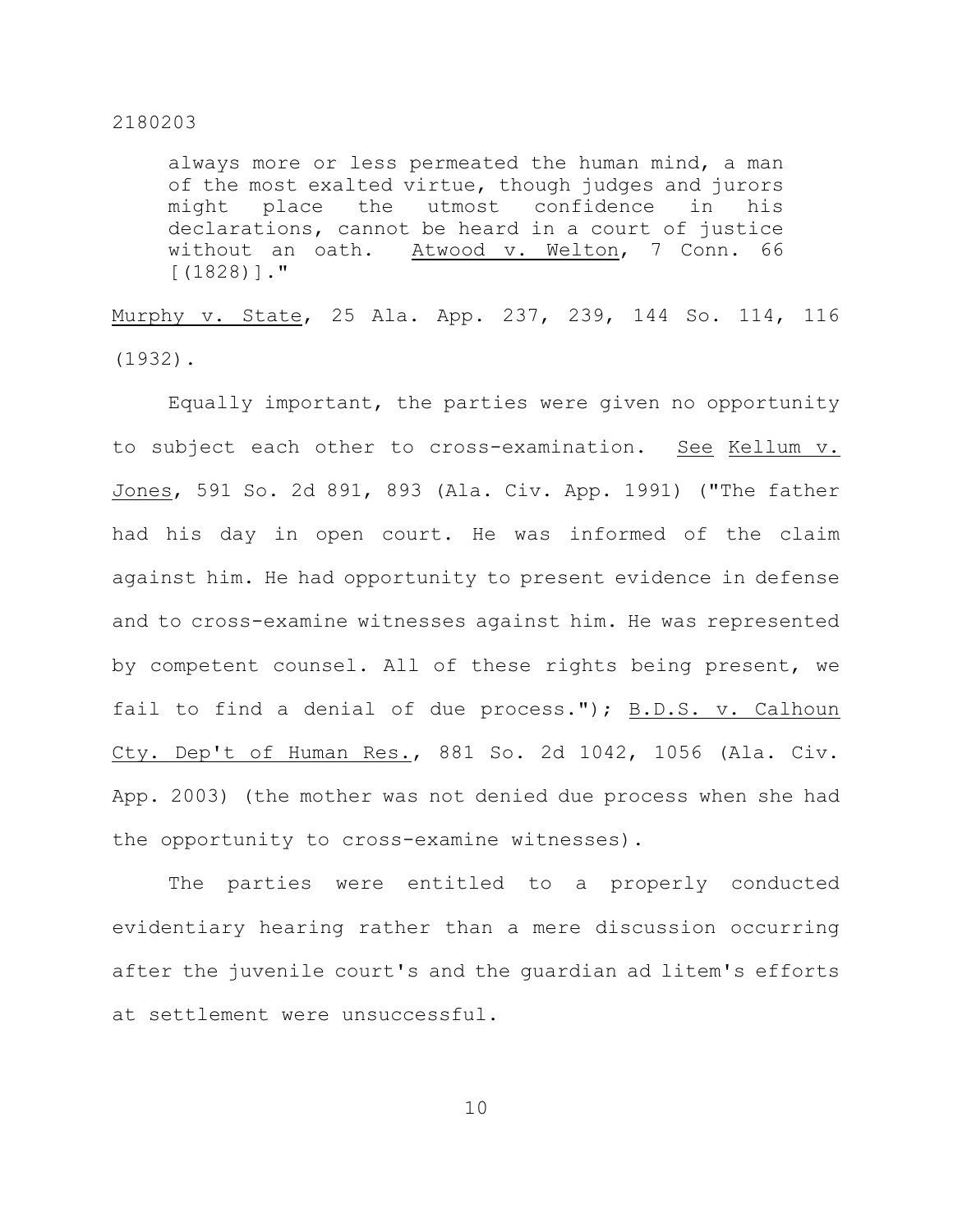"'[T]he constitutional guarantee of due process requires that each litigant be given a full and fair opportunity to be heard. The right to be heard at an evidentiary hearing includes more than simply being allowed to be present and to speak. Instead, the right to be heard includes the right to introduce evidence at a meaningful time and in a meaningful manner. It also includes the opportunity to cross-examine witnesses and to be heard on questions of law. The violation of a litigant's due process right to be heard requires reversal.'"

Johnson v. Johnson, 88 So. 3d 335, 340 (Fla. Dist. Ct. App. 2012) (quoting Vollmer v. Key Dev. Props., Inc., 966 So. 2d 1022, 1027 (Fla. Dist. Ct. App. 2007)) (internal citations and quotation marks omitted in Johnson) (emphasis added). See also Wood v. Tucker, 231 Pa. Super. 461, 463, 332 A.2d 191, 192 (1974) ("'In almost every setting where important decisions turn on questions of fact, due process requires an opportunity to confront and cross-examine adverse witnesses.' Goldberg v. Kelly, 397 U.S. 254, 269, 90 S. Ct. 1011, 1021, 25 L. Ed.2d 287 (1970)."). In Tecce v. Hally, 106 A.3d 728, 731 (Pa. Super. Ct. 2014), the parties to a divorce action that did not involve claims of child custody appeared, with their attorneys, at a hearing on the merits. Neither of the parties was placed under oath, although both gave unsworn oral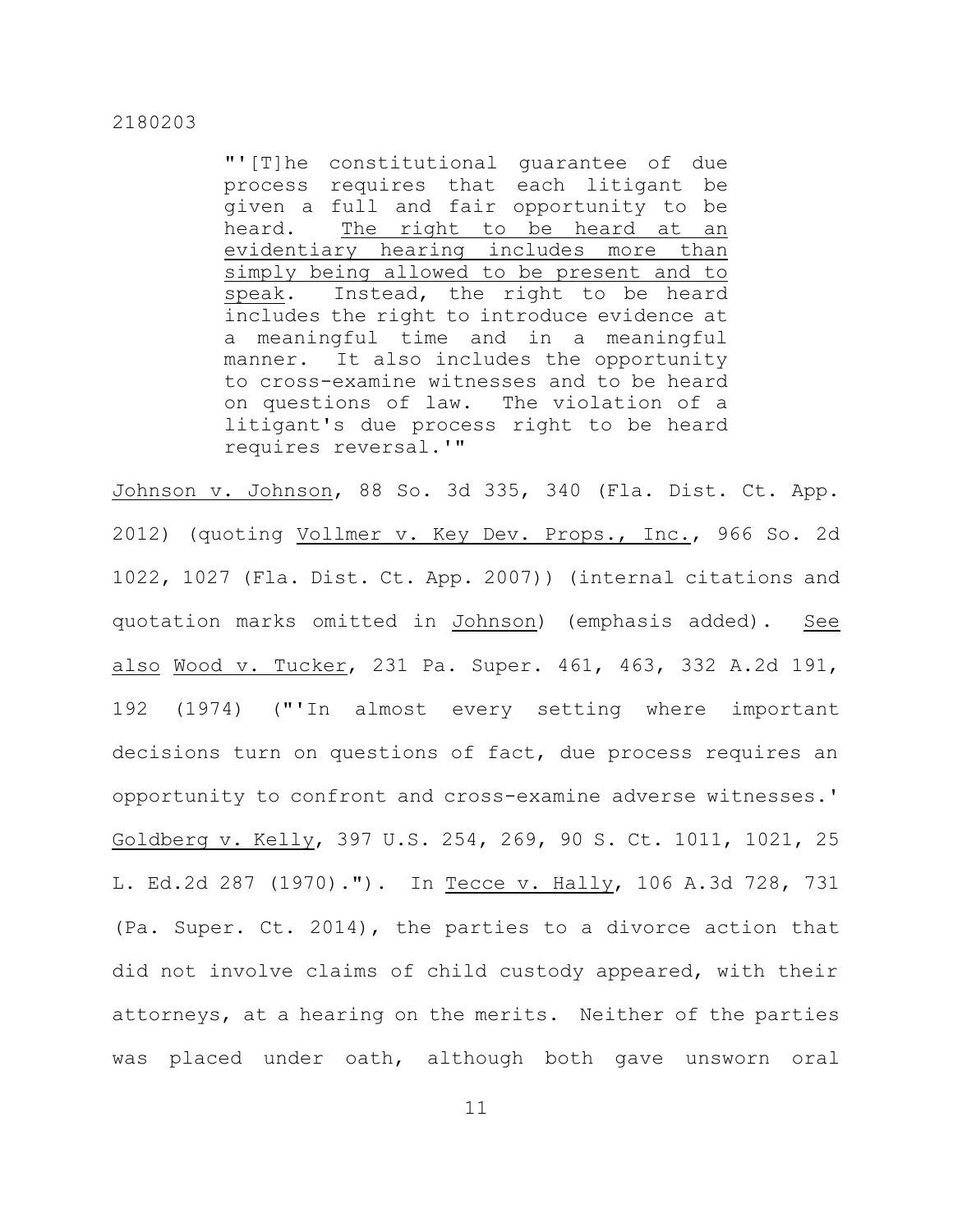statements. The wife appealed, arguing that the trial court in that case had erred in not taking any sworn testimony. The appellate court noted that the proceeding before the trial court had been "profoundly flawed," 106 A.2d at 729, and that the failure to swear in the parties had resulted in there being no evidence to support the judgment. 106 A.2d at 731. Although that court affirmed the judgment on the basis that the parties and their attorneys had not objected, the court stated that the failure to take evidence was "so fundamentally flawed" as to "offend[] fundamental fairness." Tecce v. Hally, 106 A.2d at 732.

Rule 43(a), Ala. R. Civ. P., provides that "[i]n all trials the testimony of witnesses shall be taken orally in open court, unless otherwise provided in these rules." See also Ex parte R.D.N., 918 So. 2d 100, 104 (Ala. 2005) ("In Ex parte Berryhill, 410 So. 2d 416, 418 (Ala. 1982), we held: 'The fundamental principle is that the decision of a court must be based on evidence produced in open court lest the guarantee of due process be infringed.'").

In this case, the parties had a right to present sworn evidence and testimony before the juvenile court, and they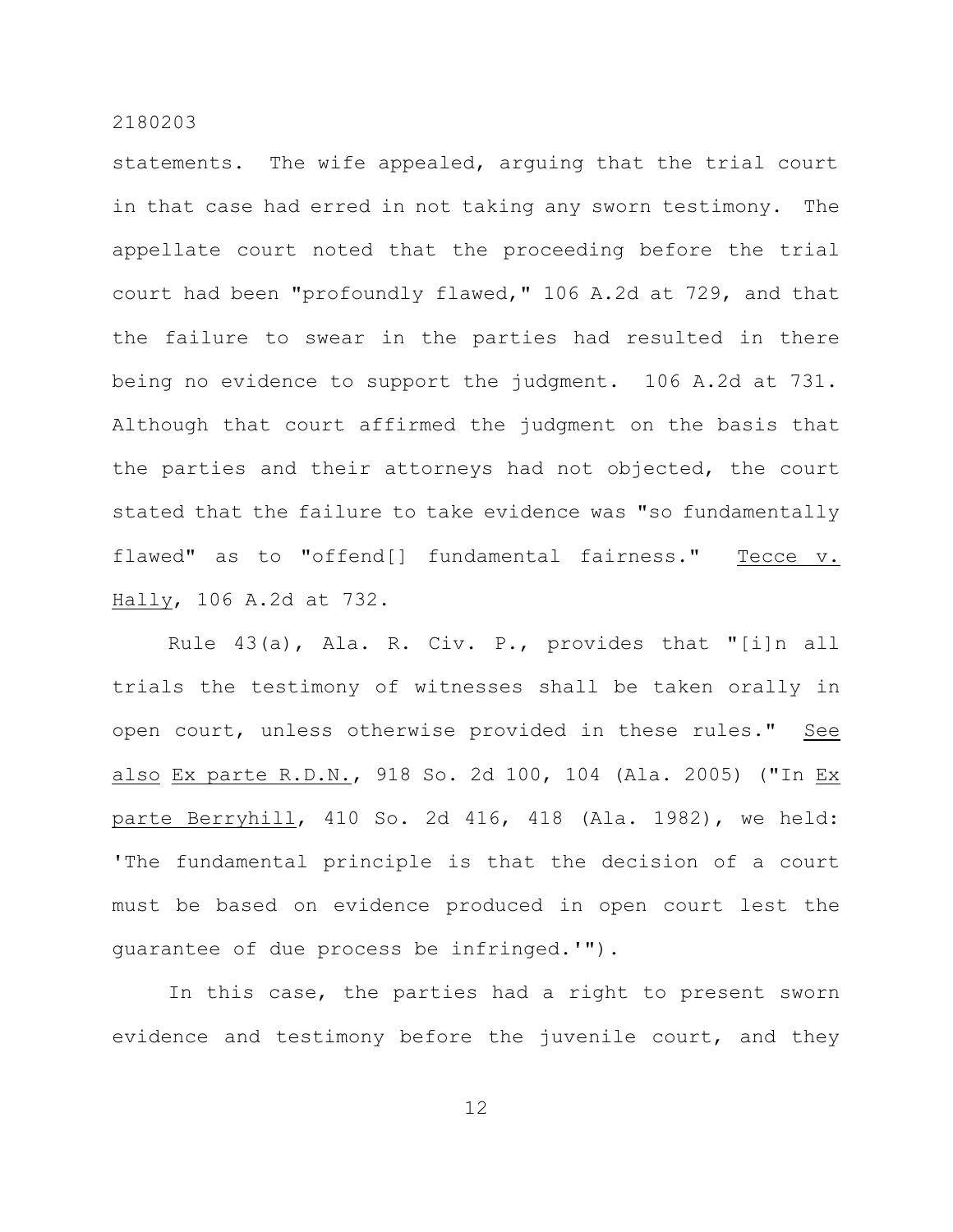could and should have been sworn in and allowed to call witnesses in support of their positions. The nature of the proceeding is significant in this case, because it involves custody of a young child. The best interests of the child are always the courts' primary consideration. "It is the court's duty to scrupulously guard and protect the interests of children. And in the context of child-custody proceedings, the dominant consideration is always the best interest of the child." Ex parte Fann, 810 So. 2d 631, 638 (Ala. 2001).

The parties in this action were not represented by counsel. We recognize that the "[r]ules governing the operation of the courts of this state are no more forgiving to a pro se litigant than to one represented by counsel." Lockett v. A.L. Sandlin Lumber Co., a Div. of Stringfellow Lumber Co., 588 So. 2d 889, 890 (Ala. Civ. App. 1991). However, in this case, the parties' failure to assert their right to have a full evidentiary hearing and their inability to present evidence impacted not only their own due-process rights to present evidence at the hearing, but also their ability to protect the child. The issues before the juvenile court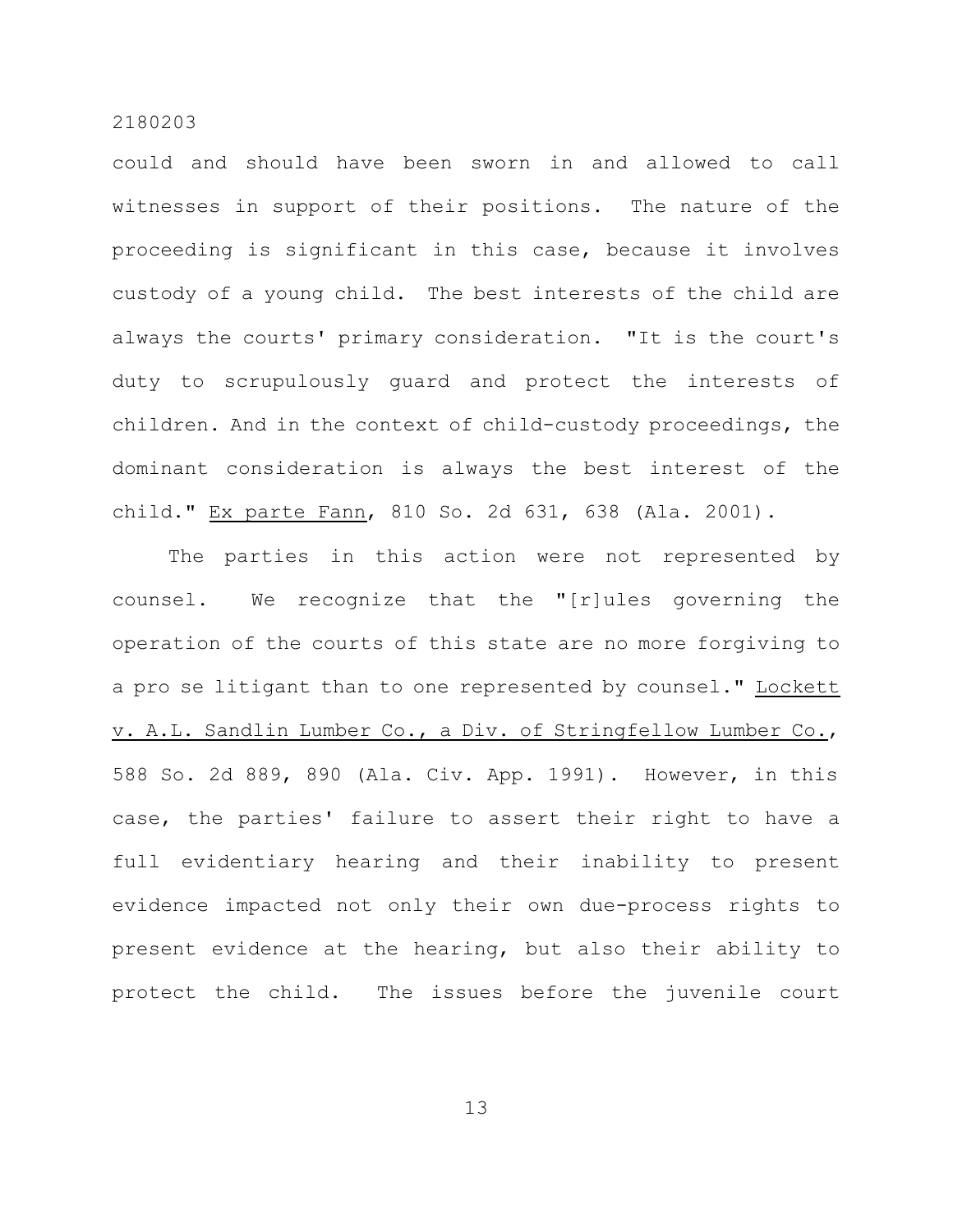concern the safety and welfare of a young child.<sup>2</sup> "It is the function of the courts of this state to protect the children before them." Ex parte Marshall Cty. Dep't of Human Res., 234 So. 3d 519, 522 (Ala. Civ. App. 2016) (Thompson, P.J., dissenting). The child was not a party to the custody action below. However, the failure to allow sworn testimony and the presentation of evidence under the facts of this case impacts the safety and welfare of the child.

"'"[D]ue process of law means notice, a hearing according to that notice, and a judgment entered in accordance with such notice and hearing."'" M.H. v. Jer. W., 51 So. 3d 334, 337 (Ala. Civ. App. 2010) (quoting Neal v. Neal, 856 So. 2d 766, 782 (Ala. 2002), quoting in turn Frahn v. Greyling Realization Corp., 239 Ala. 580, 583, 195 So. 758, 761 (1940)). The nature of the hearing below was so irregular and replete with error that the paternal grandmother might not have realized that the November 14, 2018, discussion before the juvenile court was a proceeding that the juvenile court considered to

 $2$ The allegations in the juvenile court indicate that both the paternal grandmother and the paternal grandfather have had significant substance-abuse problems. The juvenile court stated in its judgment that it believed that those problems were in the past.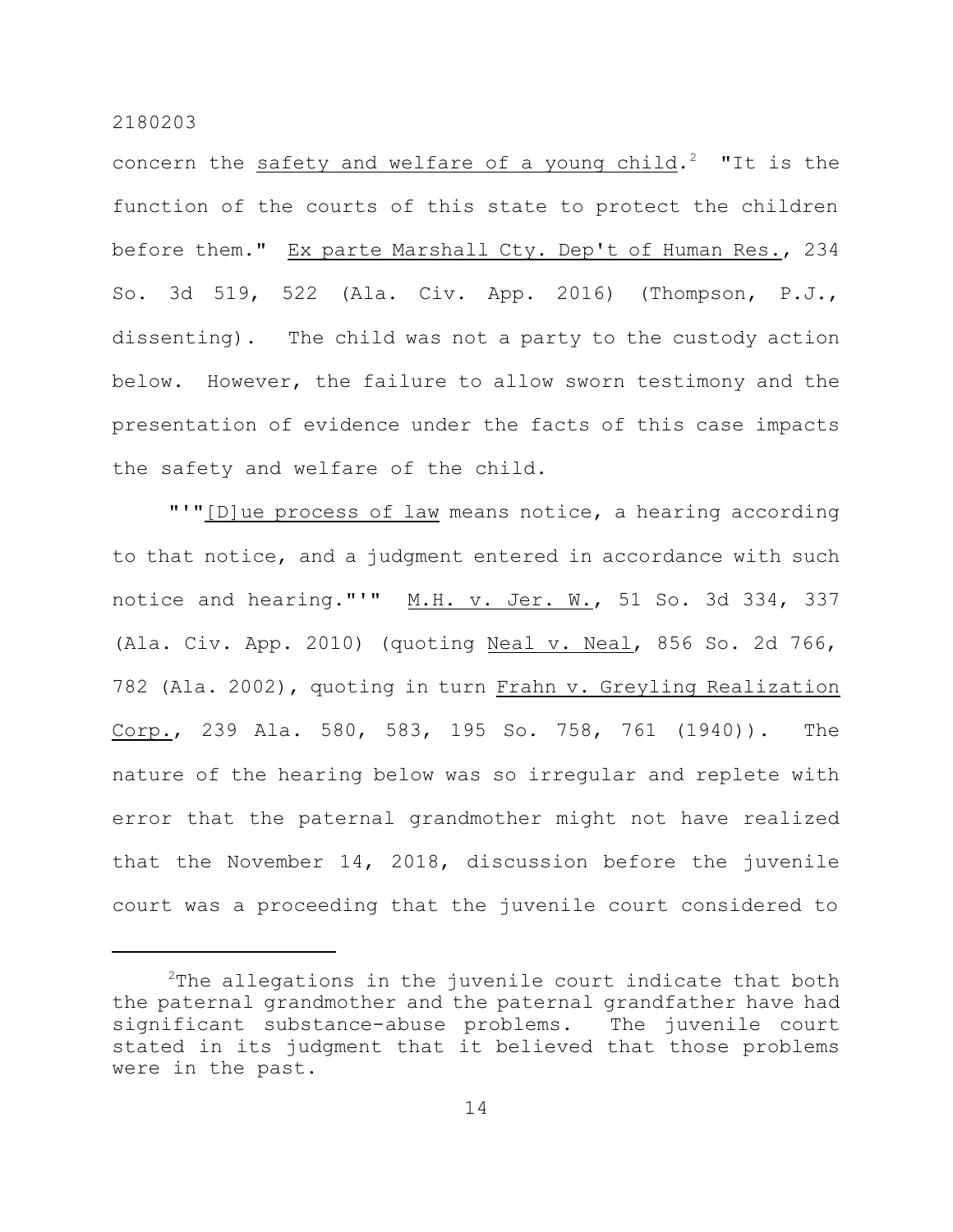be the "trial" of the matter. The ruling of the juvenile court, i.e., the custody-modification judgment, affects the parties' respective burdens in any future proceedings concerning the child. Given the flawed nature of the proceedings in this case, the serious due-process issues presented, and the vital importance of protecting the best interest of the child in custody matters, we conclude that the juvenile court erred in modifying custody of the child without first conducting an evidentiary hearing. The judgment is reversed and the cause remanded for the juvenile court to properly conduct an evidentiary hearing on the petitioners' claim. C.E. v. M.G., 169 So. 3d 1061, 1067 (Ala. Civ. App. 2015); M.E. v. Jefferson Cty. Dep't of Human Res., 148 So. 3d 737, 740–41 (Ala. Civ. App. 2014).

REVERSED AND REMANDED WITH INSTRUCTIONS.

Hanson, J., concurs.

Moore, J., concurs in the result, without writing.

Edwards, J., concurs in the judgment of reversal but dissents from the rationale, with writing, which Donaldson, J., joins.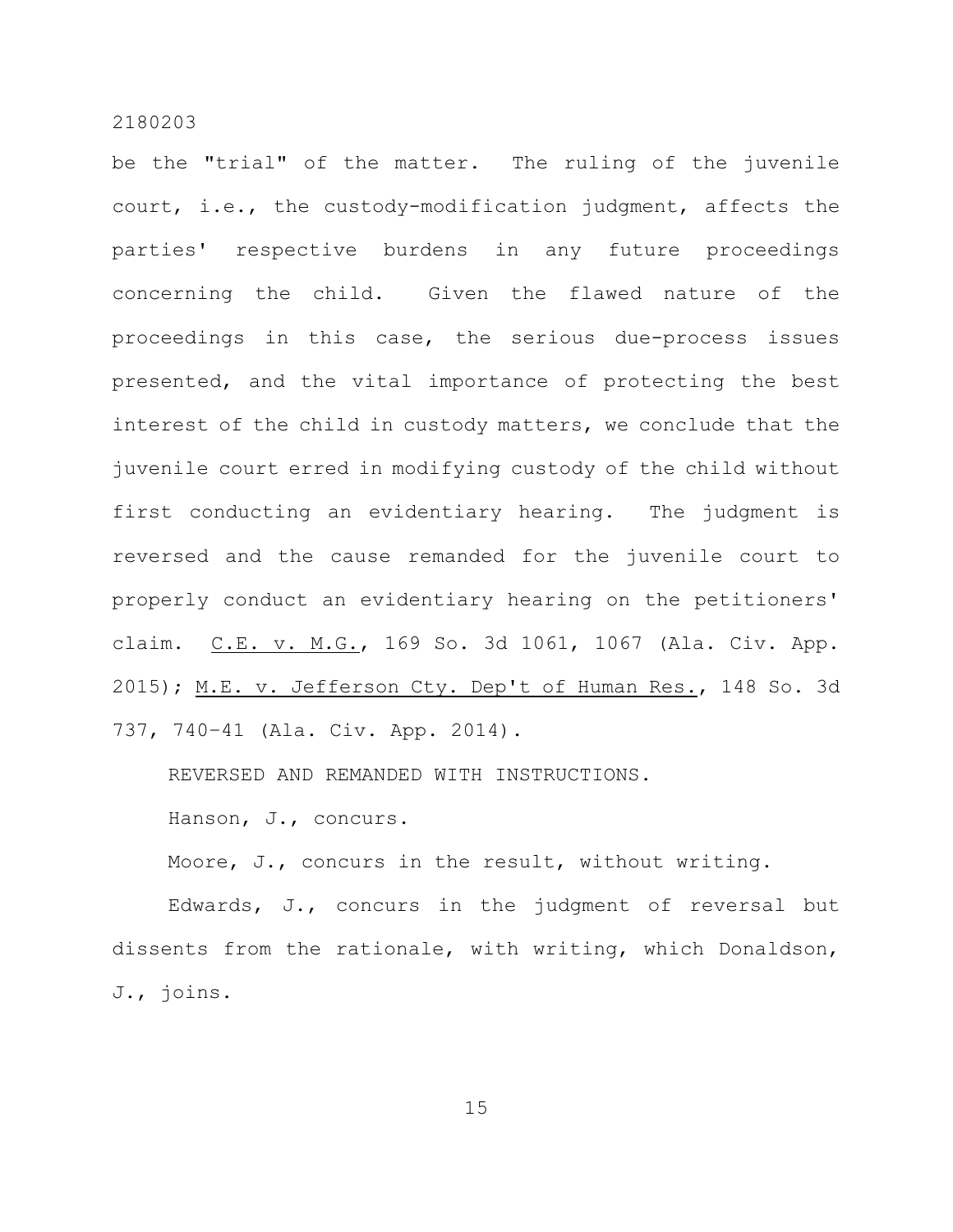EDWARDS, Judge, concurring in the judgment of reversal but dissenting from the rationale.

I concur in the main opinion's conclusion that the November 15, 2018, judgment of the Cullman Juvenile Court ("the juvenile court") must be reversed. However, I do not agree with the rationale for that reversal expressed in the main opinion. I also do not agree that a new trial must be held. Instead, I would reverse the judgment and remand the cause, instructing the juvenile court to enter an order denying what I construe to be a dependency petition filed by C.D.F. ("the paternal grandfather") and C.F. ("the paternal stepgrandmother") and dismissing the action as required by Ala. Code 1975, § 12-15-310(b) ("If the juvenile court finds that the allegations in the petition have not been proven by clear and convincing evidence, the juvenile court shall dismiss the petition.").

The handwritten petition filed in the juvenile court on June 6, 2017, by the paternal grandfather and the paternal stepgrandmother sought custody of B.N.F. ("the child") based on facts relating to the conduct of his custodian, L.M.F. ("the paternal grandmother"), including allegations that the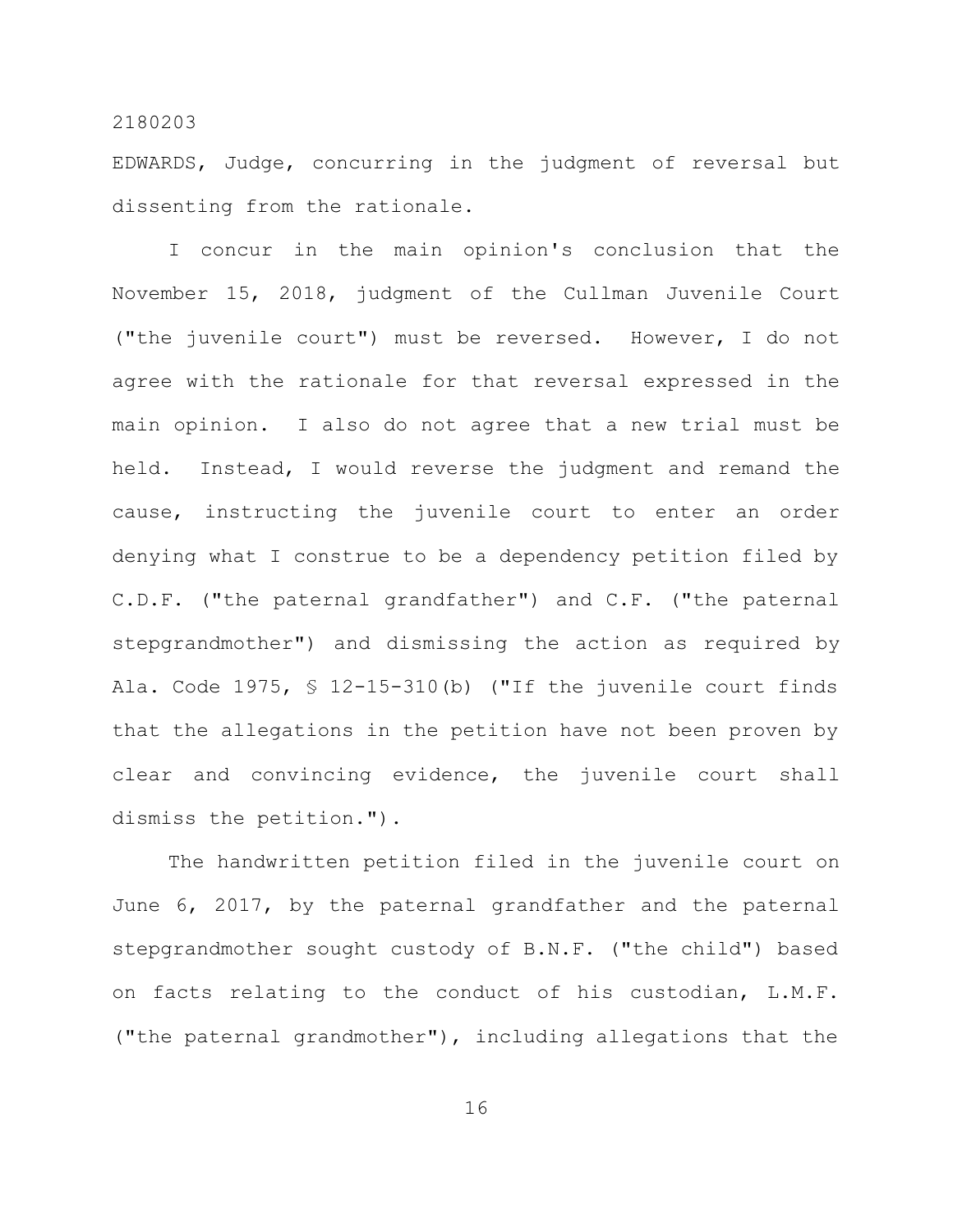paternal grandmother had tested positive for methamphetamine and marijuana on a drug test and that drug paraphernalia had been found in her home in an area accessible by the child; the petition was assigned case number JU-12-481.03. The paternal grandmother, who had received custody of the child by virtue of a 2014 judgment of the juvenile court, denied the allegations of the petition. The same facts recounted in the paternal grandfather and the paternal stepgrandmother's petition had given rise to a dependency petition filed in the juvenile court in 2016 by the Cullman County Department of Human Resources ("DHR"); DHR's petition had been assigned case number JU-12-481.02, and the record reflects that the paternal grandfather and the paternal stepgrandmother had been awarded placement of the child by DHR. The record also indicates that DHR's petition was dismissed. Because of the nature of the allegations raised by the paternal grandfather and the paternal stepgrandmother in their petition, I would treat that petition as a dependency petition rather than a petition to modify custody. See L.R.S. v. M.J., 229 So. 3d 772, 776 (Ala. Civ. App. 2016) ("A juvenile court has exclusive original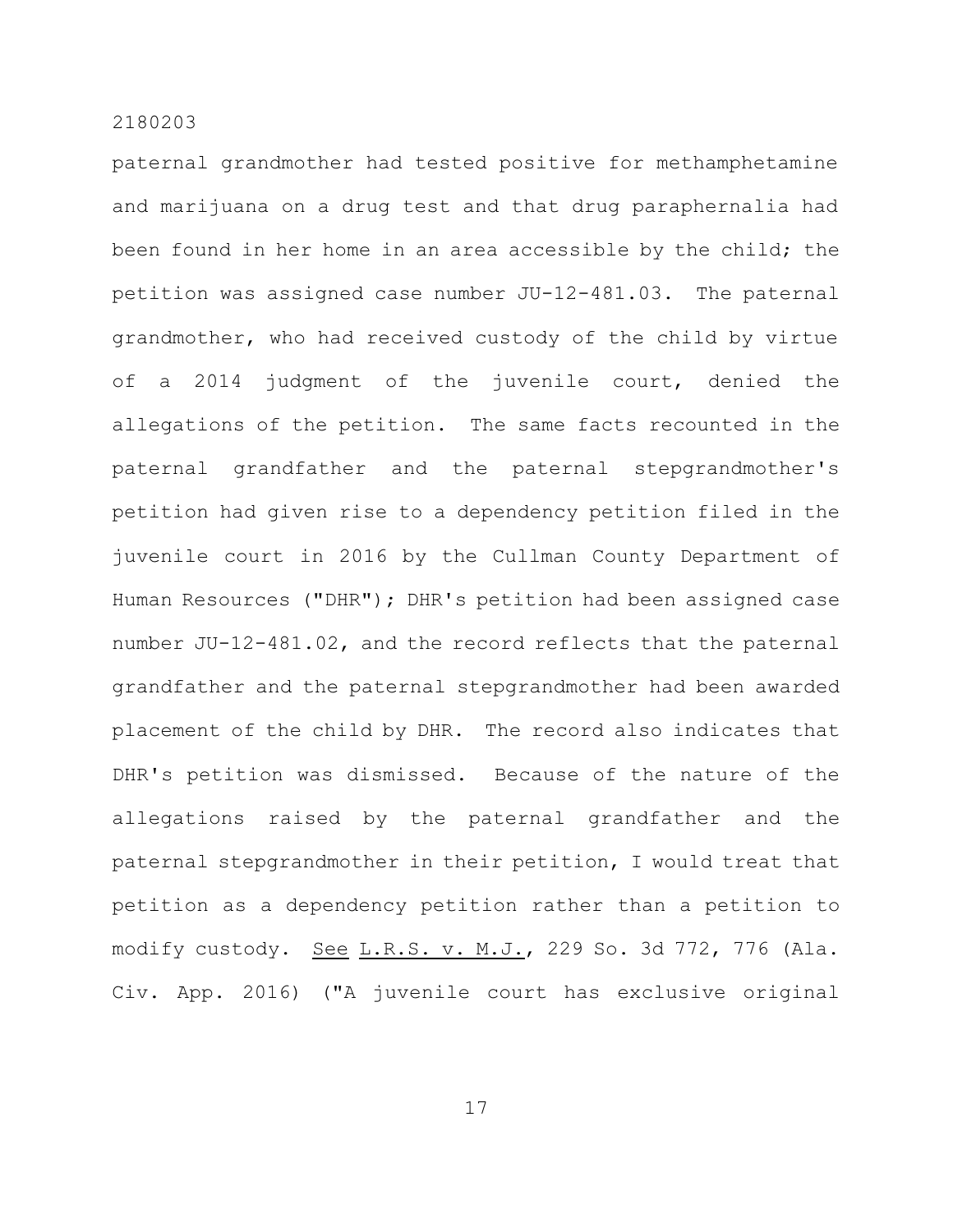jurisdiction over petitions alleging the dependency of a child.").

The juvenile court set the paternal grandfather and the paternal stepgrandmother's petition for a trial to be held on November 14, 2018. The parties, who were all pro se at that time, appeared before the juvenile court on November 14, 2018, for the trial. The transcript of the November 14, 2018, trial does not reflect that the juvenile court swore in any party. However, the juvenile court questioned the parties, and they testified about the child's school progress and her routine, the child's relationship with her sibling, and their opinions regarding their relative fitness as custodians. After the conclusion of the trial, the juvenile court entered a judgment awarding custody of the child to the paternal grandfather and the paternal stepgrandmother. The judgment did not explicitly find the child to be dependent.

The main opinion concludes that the juvenile court's failure to conduct a formal trial and its failure to swear in the parties merits reversal. However, we have explained that the failure to take sworn testimony is not reversible error if no objection to the failure to swear the witnesses is made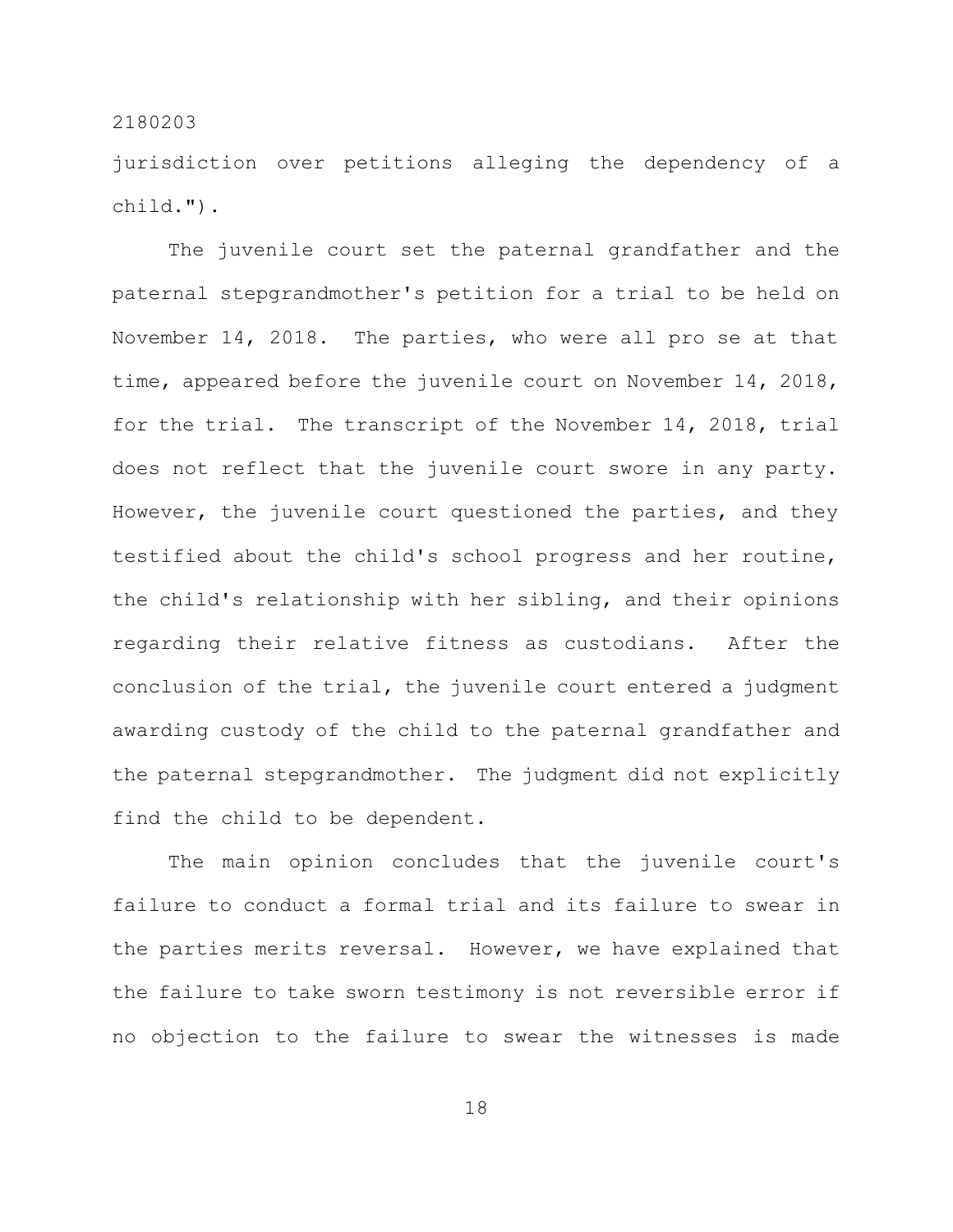before the trial court. Williams v. Harris, 80 So. 3d 273, 277–78 (Ala. Civ. App. 2011).

"The plain language of Rule 603[, Ala. R. Evid.,] mandates that an oath be administered before a witness is allowed to testify. However, both federal courts and Alabama courts have held that the failure to give such an oath or affirmation is deemed waived if not objected to in the trial court. Merton v. State, 500 So. 2d 1301 (Ala. Crim. App. 1986); Saxton v. State, 389 So. 2d 541, 543 (Ala. Crim. App. 1980) ('If a witness is allowed to give evidence before the jury without first being lawfully sworn, it is the duty of the judge, as soon as it is called to his attention, to immediately administer a proper oath to the witness.'); and United States v. Odom, 736 F.2d 104, 115 (4th Cir. 1984). More specifically, the Court of Criminal Appeals has held that, 'just as a defendant may waive any impediment to a witness's capacity to testify by failing to object, Conner v. State, 52 Ala. App. 82, 87, 289 So. 2d 650 (1973), cert. denied, 292 Ala. 716, 289 So. 2d 656 (1974), so may he waive the failure to place a witness under oath by the failure to object.' Merton, 500 So. 2d at 1306; Green v. State, 586 So. 2d 54, 55 (Ala. Crim. App. 1991) ('By failing to object, the appellant waived the issue of any alleged failure to place the witnesses under oath. Merton v. State, 500 So. 2d at 1306.'). The requirement that a party must object to any unsworn testimony at trial is not a novel concept. See Murphy v. State, 25 Ala. App. 237, 239–40, 144 So. 114, 116–17 (1932) ('wherever it appears that a witness is not so sworn (or affirmed), and the party against whom the witness is offered makes timely objections, such testimony must be excluded').

"Moreover, the federal courts also follow the line of reasoning that failure to object waives any issue regarding the admissibility of unsworn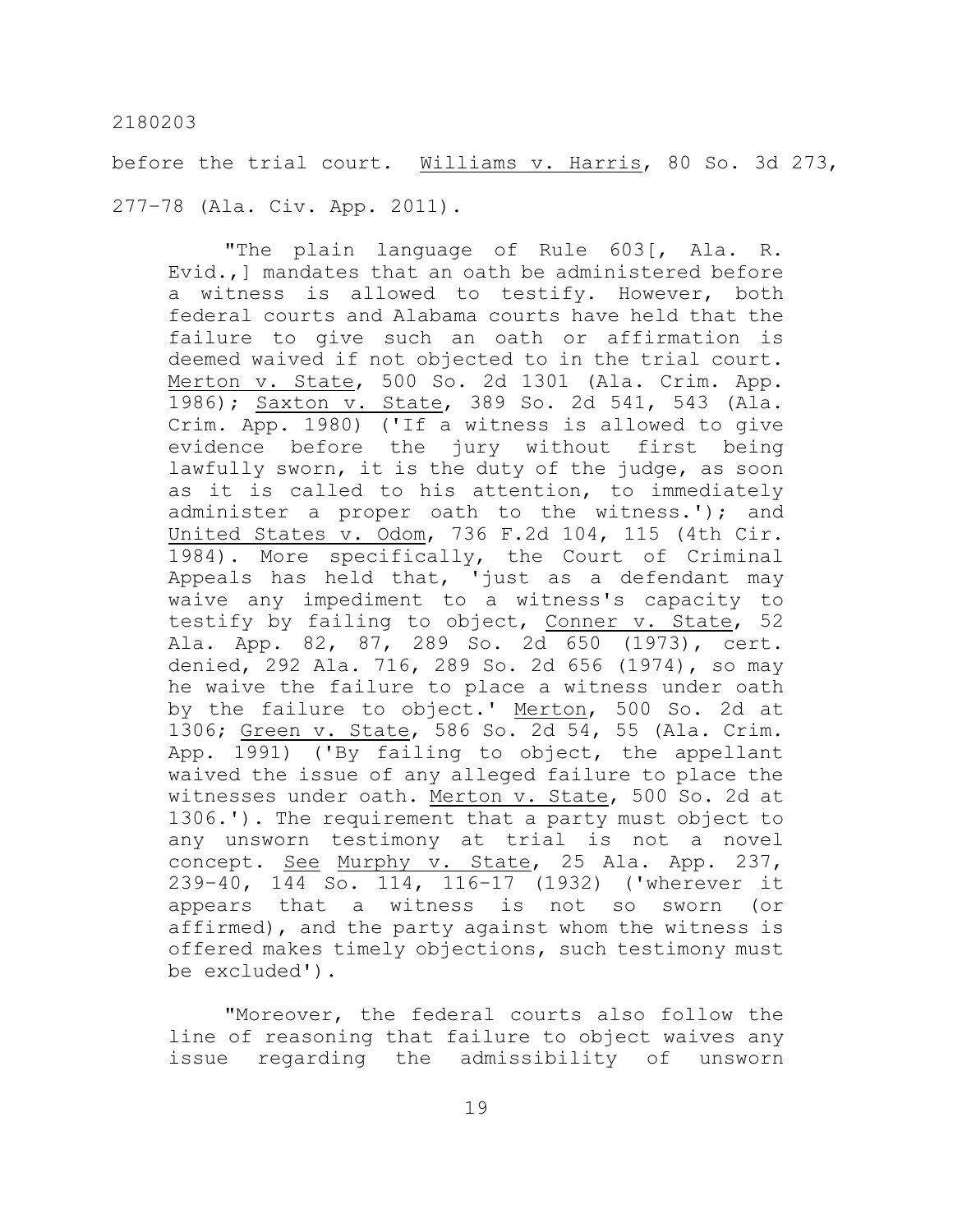testimony. See United States v. Perez, 651 F.2d 268, 273 (5th Cir. 1981) ('It has long been the general rule that even a failure to swear a witness may be waived. This may occur either by knowing silence and an attempt to raise objection after verdict or by the mere failure of counsel to notice the omission before completion of the trial.' (footnotes omitted)). Therefore, established Alabama caselaw and federal caselaw interpreting Rule 603 do not support Williams's contention that the failure to administer an oath to a witness renders such witness's testimony inadmissable, absent an objection in the trial court."

#### Williams, 80 So. 3d at 277–78.

No party objected to the failure of the juvenile court to swear in the parties before they, at the juvenile court's direction, began informing the juvenile court "what [they] think [it] need[s] to hear." "[I]t is well settled that '[r]ules governing the operation of the courts of this state are no more forgiving to a pro se litigant than to one represented by counsel.'" L.M. v. Shelby Cty. Dep't of Human Res., 999 So. 2d 505, 507 (Ala. Civ. App. 2008) (quoting Lockett v. A.L. Sandlin Lumber Co., 588 So. 2d 889, 890 (Ala. Civ. App. 1991)). Thus, the parties' unsworn statements were admissible evidence presented to the juvenile court.

Furthermore, "'[i]t has long been the law in this state that constitutional questions not raised in the court below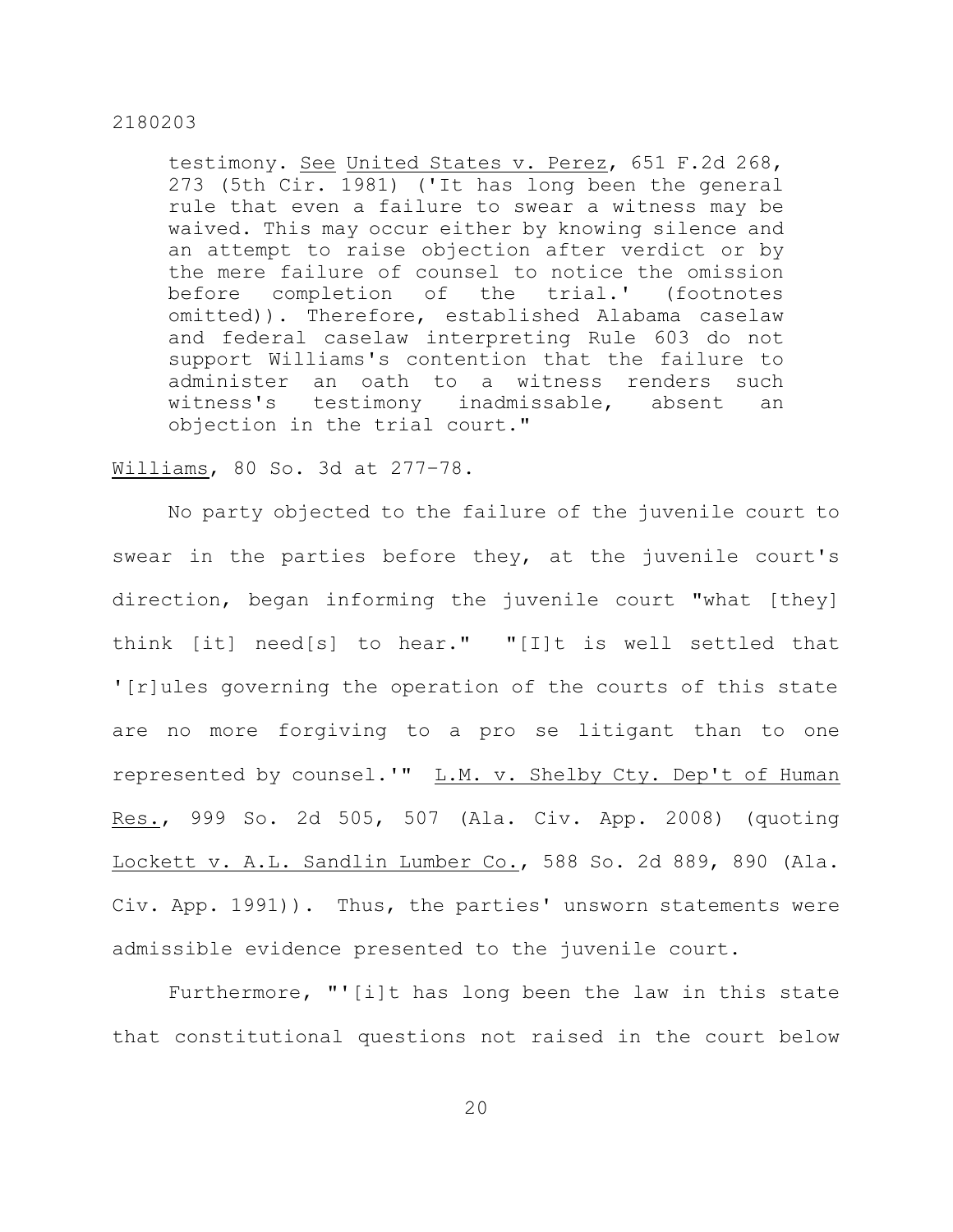will not be considered for the first time on appeal.'" S.J. v. Limestone Cty. Dep't of Human Res., 61 So. 3d 303, 306 (Ala. Civ. App. 2010) (quoting Smith v. State Dep't of Pensions & Sec., 340 So. 2d 34, 37 (Ala. Civ. App. 1976)) (declining to entertain an argument that a mother's dueprocess rights had been violated when the mother failed to assert that argument before the trial court); accord E.P. v. Etowah Cty. Dep't of Human Res., 42 So. 3d 1250, 1255 (Ala. Civ. App. 2010) ("Generally, any allegations as to procedure –- whether of the presence of improper procedure or the absence of proper procedure  $--$  must be raised by timely objection or by a timely posttrial motion."). The paternal grandmother appeared on the date set for trial, participated in the proceedings before the juvenile court, and did not object, either at the trial or after the trial via a postjudgment motion, to the juvenile court's failure to hold a more conventional trial. Thus, this case is quite unlike L.W. v. Cullman County Department of Human Resources, 181 So. 3d 1070 (Ala. Civ. App. 2015), because, unlike the mother in that case, the paternal grandmother had notice of the nature of the proceedings –- the case was set for a trial on the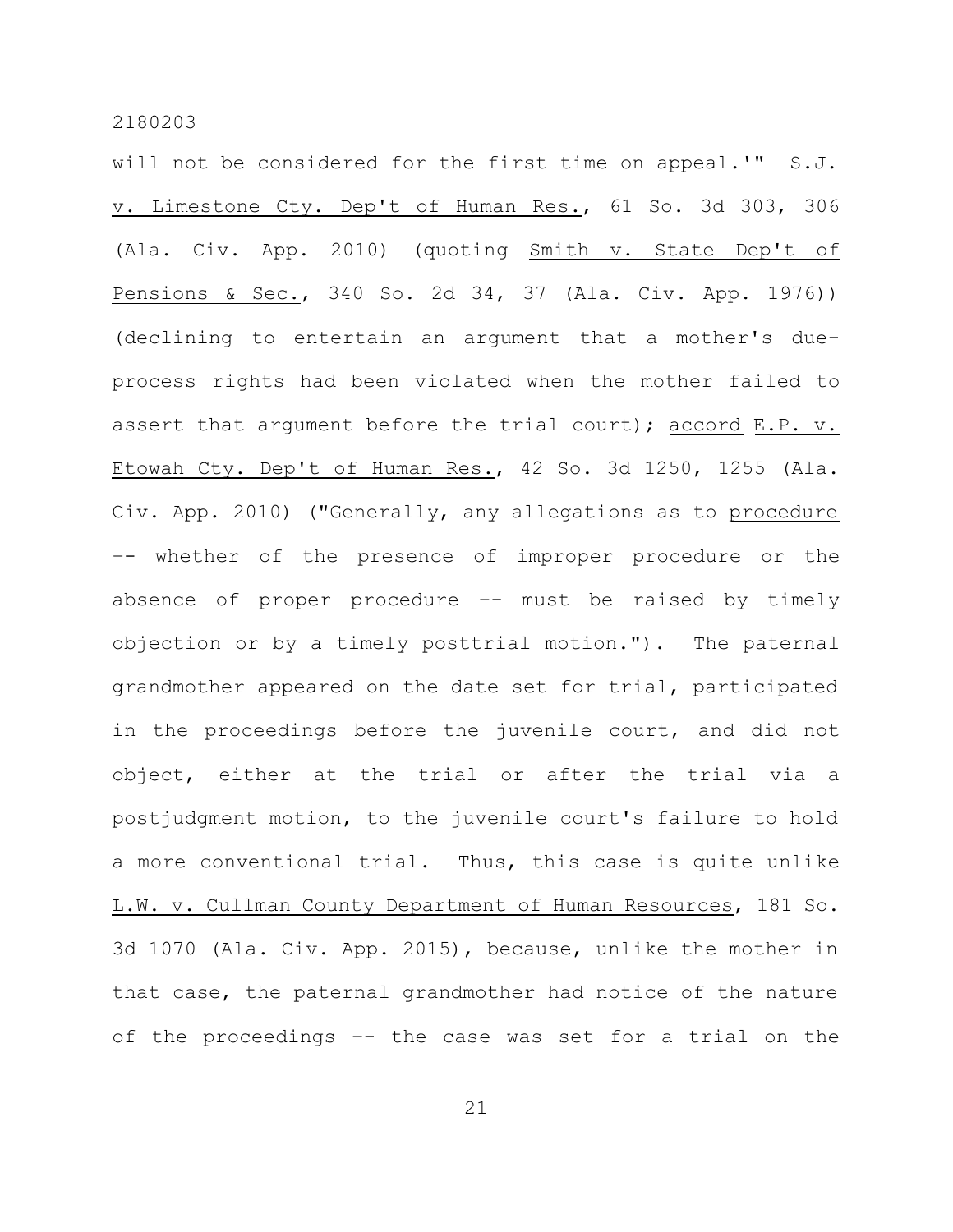petition filed by the paternal grandfather and the paternal stepgrandmother. In addition, the paternal grandmother appeared before the juvenile court on the date of the trial setting and failed to object to any lack of procedural due process in the juvenile court at any time. Any error that might be premised on the paternal grandmother's failure to present evidence or to cross-examine the paternal grandfather or the paternal stepgrandmother was therefore waived. See Calvert & Marsh Coal Co. v. Pass, 393 So. 2d 955, 958 (Ala. 1980) ("The failure of [a party] to ... request cross-examination of [a witness] amounted to an implied waiver of the right.").

Notwithstanding the foregoing, the paternal grandfather and the paternal stepgrandmother, as the petitioning parties, had the burden of establishing a basis for their request for custody, i.e., that the child was dependent in the care of the paternal grandmother because of her alleged drug use. See § 12-15-310(b) (requiring the juvenile court to take evidence when the allegations of a dependency petition are denied by the respondent custodian). The paternal grandfather testified that the child had seen her father arrested at the paternal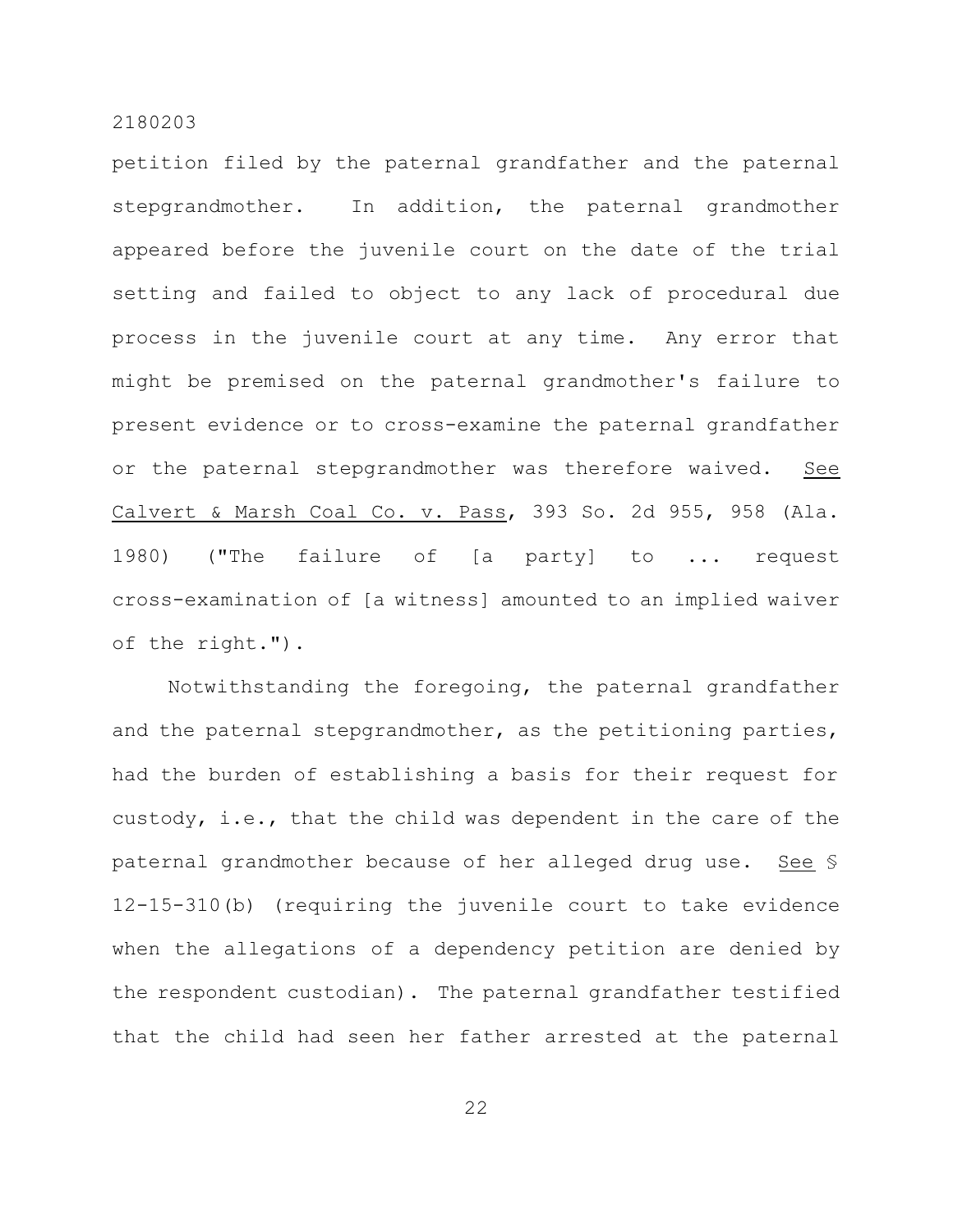grandmother's house and said that the child "will be ... exposed to too much"; he also said that the child lacked stability in the home of the paternal grandmother. The paternal stepgrandmother testified vaguely about the fitness of the paternal grandmother's home, stating that "there's been fighting, there's been cops called." In its judgment, the juvenile court, perhaps relying in part on the record of the DHR action, determined that the paternal grandmother no longer had an issue with illegal drug use, thus determining that clear and convincing evidence did not support the allegations of the petition. See  $$ 12-15-310(b)$ .

Although "this court has held that when the evidence in the record supports a finding of dependency and when the trial court has made a disposition consistent with a finding of dependency, in the interest of judicial economy this court may hold that a finding of dependency is implicit in the trial court's judgment," J.P. v. S.S., 989 So. 2d 591, 598 (Ala. Civ. App. 2008), in my view, the testimony presented to the juvenile court failed to establish that the child was dependent based on the conduct of the paternal grandmother and therefore could not support an implicit finding of dependency.